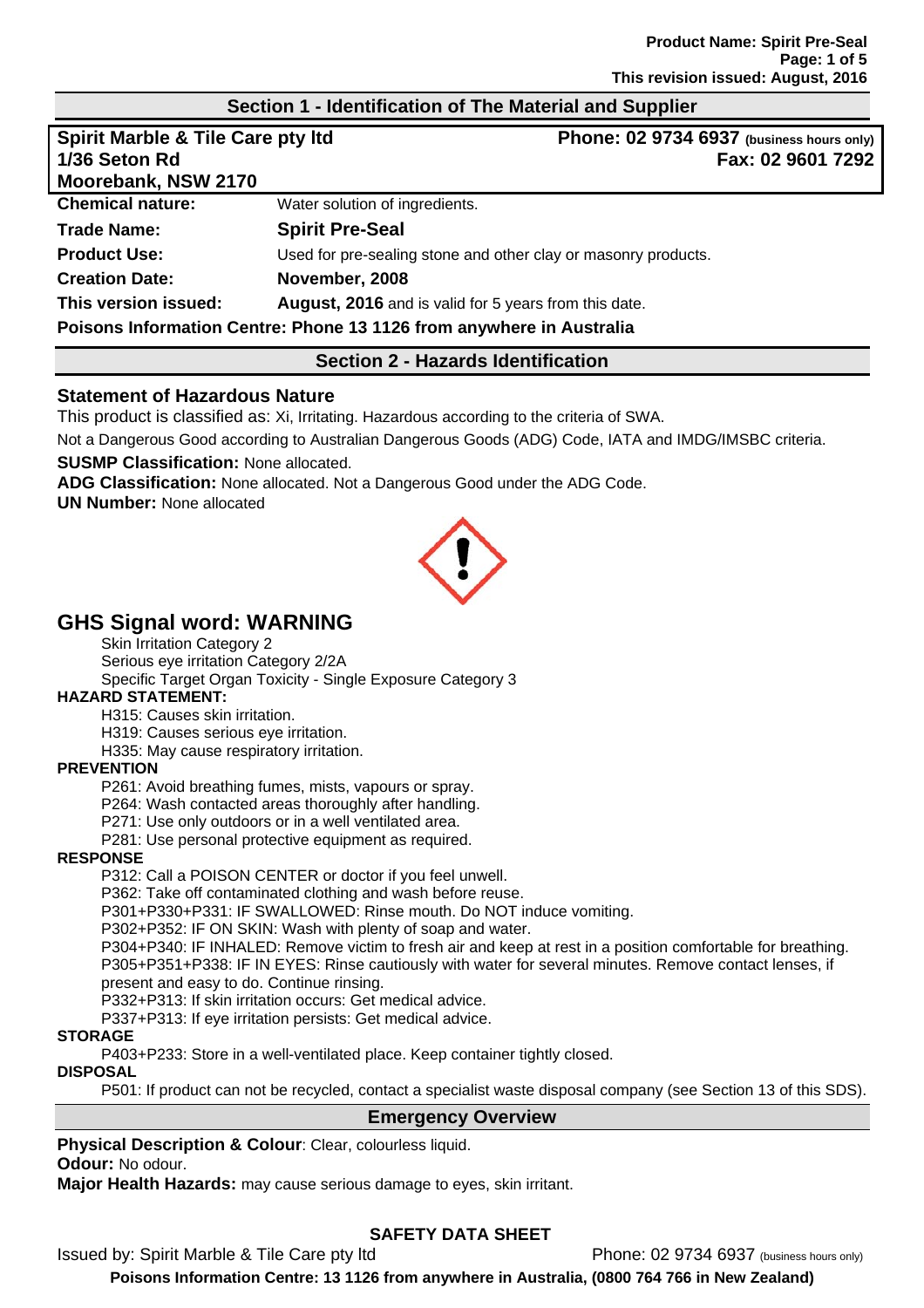| Section 3 - Composition/Information on Ingredients |               |             |                                |         |
|----------------------------------------------------|---------------|-------------|--------------------------------|---------|
| Ingredients                                        | <b>CAS No</b> | Conc.%      | TWA $(mg/m^3)$ STEL $(mg/m^3)$ |         |
| Potassium hydroxide                                | 1310-58-3     | $0.5 - 1.5$ |                                | Peak    |
| Other non hazardous ingredients                    | various       | $<$ 5       | not set                        | not set |
| Water                                              | 7732-18-5     | to $100$    | not set                        | not set |

This is a commercial product whose exact ratio of components may vary slightly. Minor quantities of other non hazardous ingredients are also possible.

The SWA TWA exposure value is the average airborne concentration of a particular substance when calculated over a normal 8 hour working day for a 5 day working week. The STEL (Short Term Exposure Limit) is an exposure value that may be equalled (but should not be exceeded) for no longer than 15 minutes and should not be repeated more than 4 times per day. There should be at least 60 minutes between successive exposures at the STEL. The term "peak "is used when the TWA limit, because of the rapid action of the substance, should never be exceeded, even briefly.

## **Section 4 - First Aid Measures**

#### **General Information:**

You should call The Poisons Information Centre if you feel that you may have been poisoned, burned or irritated by this product. The number is 13 1126 from anywhere in Australia (0800 764 766 in New Zealand) and is available at all times. Have this SDS with you when you call.

**Inhalation:** No first aid measures normally required. However, if inhalation has occurred, and irritation has developed, remove to fresh air and observe until recovered. If irritation becomes painful or persists more than about 30 minutes, seek medical advice.

**Skin Contact:** Wash gently and thoroughly with warm water (use non-abrasive soap if necessary) for 10-20 minutes or until product is removed. Under running water, remove contaminated clothing, shoes and leather goods (e.g. watchbands and belts) and completely decontaminate them before reuse or discard. If irritation persists, repeat flushing and seek medical attention.

**Eye Contact:** Immediately flush the contaminated eye(s) with lukewarm, gently flowing water for 20 minutes or until the product is removed, while holding the eyelid(s) open. Take care not to rinse contaminated water into the unaffected eye or onto the face. Obtain medical attention immediately. Take special care if exposed person is wearing contact lenses.

**Ingestion:** If swallowed, do NOT induce vomiting. Wash mouth with water and contact a Poisons Information Centre, or call a doctor.

# **Section 5 - Fire Fighting Measures**

**Fire and Explosion Hazards**: There is no risk of an explosion from this product under normal circumstances if it is involved in a fire.

No fire decomposition products are expected from this products at temperatures normally achieved in a fire. **Extinguishing Media:** Not Combustible. Use extinguishing media suited to burning materials.

**Fire Fighting:** If a significant quantity of this product is involved in a fire, call the fire brigade.

| Flash point:                     | Does not burn.                  |
|----------------------------------|---------------------------------|
| <b>Upper Flammability Limit:</b> | Does not burn.                  |
| <b>Lower Flammability Limit:</b> | Does not burn.                  |
| <b>Autoignition temperature:</b> | Not applicable - does not burn. |
| <b>Flammability Class:</b>       | Does not burn.                  |
|                                  |                                 |

#### **Section 6 - Accidental Release Measures**

**Accidental release:** In the event of a major spill, prevent spillage from entering drains or water courses. Wear full protective chemically resistant clothing including eye/face protection, gauntlets and self contained breathing apparatus. See below under Personal Protection regarding Australian Standards relating to personal protective equipment. Suitable materials for protective clothing include rubber, PVC, Viton, Nitrile. Eye/face protective equipment should comprise as a minimum, protective goggles. If there is a significant chance that vapours or mists are likely to build up in the cleanup area, we recommend that you use a respirator. Usually, no respirator is necessary when using this product. However, if you have any doubts consult the Australian Standard mentioned below (section 8). Otherwise, not normally necessary.

Stop leak if safe to do so, and contain spill. Absorb onto sand, vermiculite or other suitable absorbent material. If spill is too large or if absorbent material is not available, try to create a dike to stop material spreading or going into drains or waterways. Sweep up and shovel or collect recoverable product into labelled containers for recycling or salvage, and dispose of promptly. Recycle containers wherever possible after careful cleaning. After spills, wash area preventing runoff from entering drains. If a significant quantity of material enters drains, advise emergency services. Contaminated area may be neutralised by washing with weak or dilute acid. Vinegar, citrus juice and most soft drinks

## **SAFETY DATA SHEET**

Issued by: Spirit Marble & Tile Care pty ltd Phone: 02 9734 6937 (business hours only)

**Poisons Information Centre: 13 1126 from anywhere in Australia, (0800 764 766 in New Zealand)**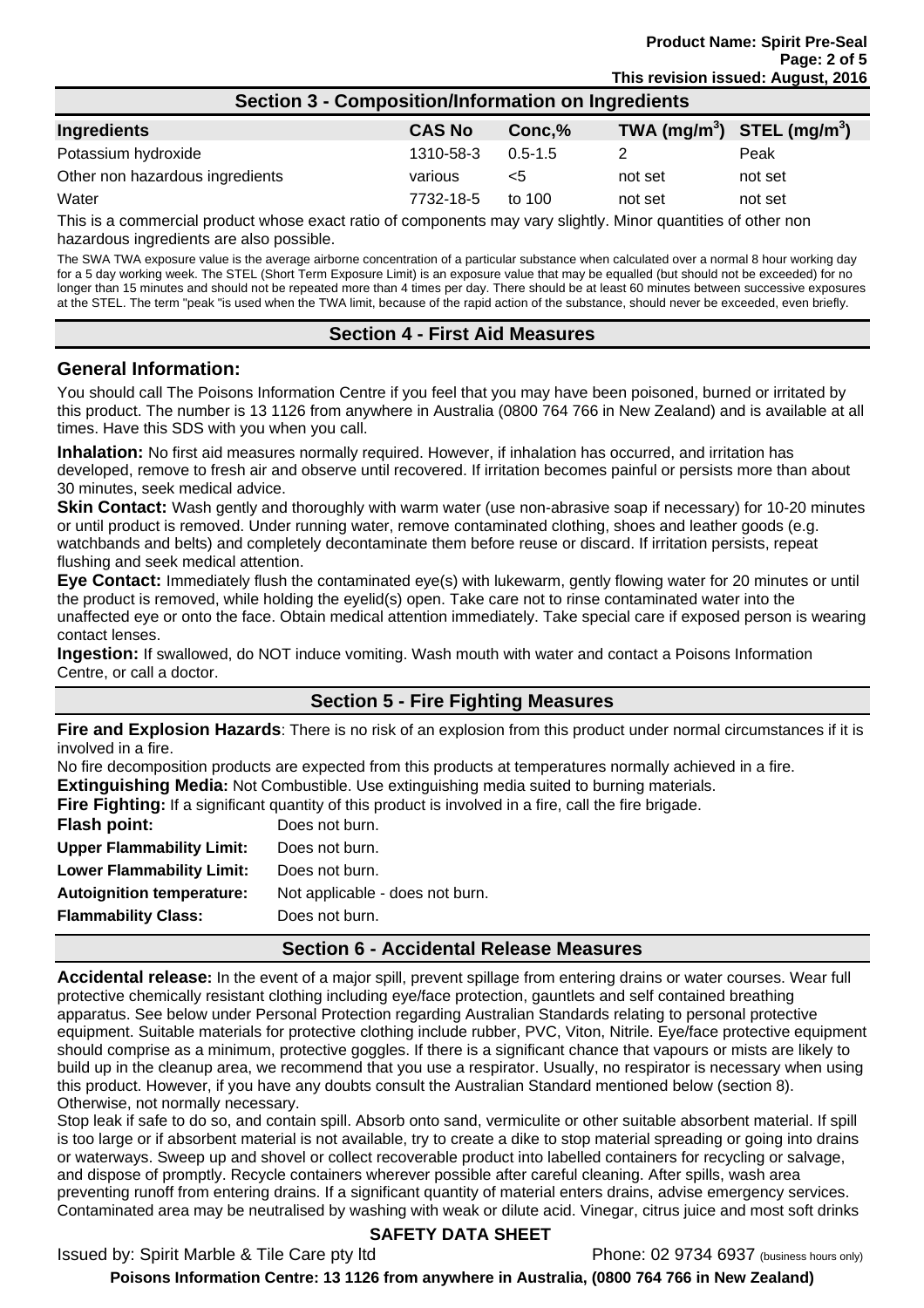may be suitable. This material may be suitable for approved landfill. Ensure legality of disposal by consulting regulations prior to disposal. Thoroughly launder protective clothing before storage or re-use. Advise laundry of nature of contamination when sending contaminated clothing to laundry.

# **Section 7 - Handling and Storage**

**Handling:** Keep exposure to this product to a minimum, and minimise the quantities kept in work areas. Check Section 8 of this SDS for details of personal protective measures, and make sure that those measures are followed. The measures detailed below under "Storage" should be followed during handling in order to minimise risks to persons using the product in the workplace. Also, avoid contact or contamination of product with incompatible materials listed in Section 10.

**Storage:** Make sure that the product does not come into contact with substances listed under "Incompatibilities" in Section 10. Some liquid preparations settle or separate on standing and may require stirring before use. Check packaging - there may be further storage instructions on the label.

# **Section 8 - Exposure Controls and Personal Protection**

The following Australian Standards will provide general advice regarding safety clothing and equipment: Respiratory equipment: **AS/NZS 1715**, Protective Gloves: **AS 2161**, Occupational Protective Clothing: AS/NZS 4501 set 2008, Industrial Eye Protection: **AS1336** and **AS/NZS 1337**, Occupational Protective Footwear: **AS/NZS2210**.

| <b>ASCC Exposure Limits</b> | TWA (mg/m $3$ ) | STEL (mg/m $3$ ) |
|-----------------------------|-----------------|------------------|
| Potassium hydroxide         |                 | Peak             |

No special equipment is usually needed when occasionally handling small quantities. The following instructions are for bulk handling or where regular exposure in an occupational setting occurs without proper containment systems. **Ventilation:** This product should only be used in a well ventilated area. If natural ventilation is inadequate, use of a fan is suggested.

**Eye Protection:** Protective glasses or goggles must be worn when this product is being used. Failure to protect your eyes may lead to severe harm to them or to general health. Emergency eye wash facilities must also be available in an area close to where this product is being used.

**Skin Protection:** Prevent skin contact by wearing impervious gloves, clothes and, preferably, apron. Make sure that all skin areas are covered. See below for suitable material types.

**Protective Material Types:** We suggest that protective clothing be made from the following materials: rubber, PVC, Viton, nitrile.

**Respirator:** Usually, no respirator is necessary when using this product. However, if you have any doubts consult the Australian Standard mentioned above. Otherwise, not normally necessary.

Eyebaths or eyewash stations and safety deluge showers should be provided near to where product is being used.

## **Section 9 - Physical and Chemical Properties:**

| <b>Physical Description &amp; colour:</b> | Clear, colourless liquid.                 |
|-------------------------------------------|-------------------------------------------|
| Odour:                                    | No odour.                                 |
| <b>Boiling Point:</b>                     | Approximately 100°C at 100kPa.            |
| <b>Freezing/Melting Point:</b>            | Approximately 0°C.                        |
| <b>Volatiles:</b>                         | Water component.                          |
| <b>Vapour Pressure:</b>                   | 2.37 kPa at 20°C (water vapour pressure). |
| <b>Vapour Density:</b>                    | No data.                                  |
| <b>Specific Gravity:</b>                  | Approx 1.02                               |
| <b>Water Solubility:</b>                  | Completely soluble in water.              |
| pH:                                       | No data. Expected to be about 12          |
| <b>Volatility:</b>                        | No data.                                  |
| <b>Odour Threshold:</b>                   | No data.                                  |
| <b>Evaporation Rate:</b>                  | No data.                                  |
| <b>Coeff Oil/water Distribution:</b>      | No data                                   |
| <b>Autoignition temp:</b>                 | Not applicable - does not burn.           |

#### **Section 10 - Stability and Reactivity**

**Reactivity:** This product is unlikely to react or decompose under normal storage conditions. However, if you have any doubts, contact the supplier for advice on shelf life properties. **Conditions to Avoid:** None known.

**Incompatibilities:** acids.

# **SAFETY DATA SHEET**

Issued by: Spirit Marble & Tile Care pty ltd Phone: 02 9734 6937 (business hours only) **Poisons Information Centre: 13 1126 from anywhere in Australia, (0800 764 766 in New Zealand)**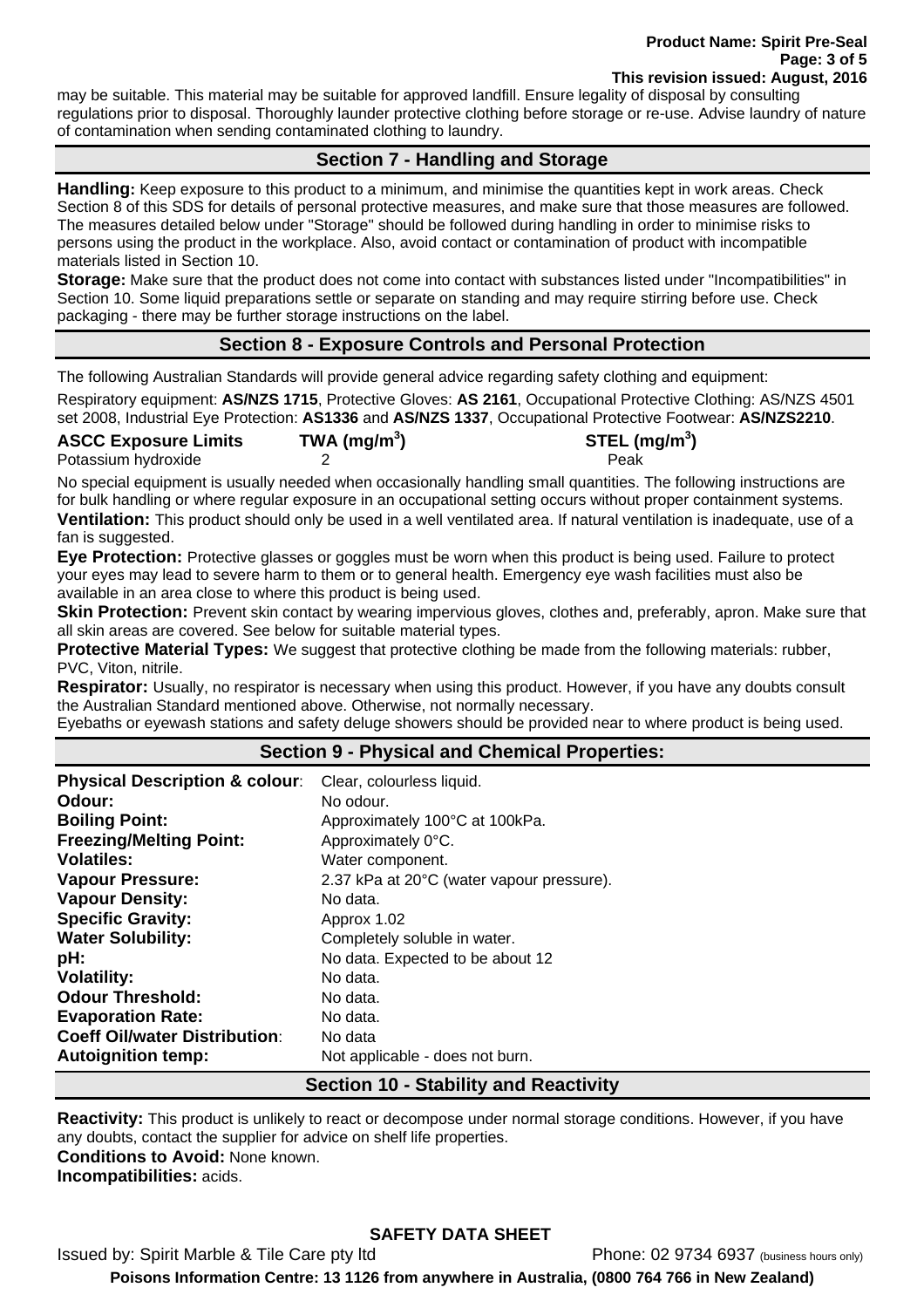**Fire Decomposition:** No significant quantities of decomposition products are expected at temperatures normally achieved in a fire. potassium compounds.

**Polymerisation:** This product will not undergo polymerisation reactions.

## **Section 11 - Toxicological Information**

| <b>Local Effects:</b> |
|-----------------------|
| Target Organs:        |

**There is no data to hand indicating any particular target organs. There is no data to hand indicating any particular target organs.** 

## **Classification of Hazardous Ingredients**

Ingredient **Risk Phrases** 

Potassium Hydroxide  $\rightarrow$   $=$ 0.5%Conc<2%: Xi; R36/38

**Potential Health Effects** 

## **Inhalation:**

**Short Term Exposure:** Available data indicates that this product is not harmful. However product may be mildly irritating, although unlikely to cause anything more than mild transient discomfort.

**Long Term Exposure:** No data for health effects associated with long term inhalation.

## **Skin Contact:**

**Short Term Exposure:** Available data indicates that this product is not harmful. It should present no hazards in normal use. However product is a skin irritant. Symptoms may include itchiness and reddening of contacted skin. Other symptoms may also become evident, but all should disappear once exposure has ceased.

**Long Term Exposure:** No data for health effects associated with long term skin exposure.

## **Eye Contact:**

**Short Term Exposure:** This product is a severe eye irritant. Symptoms may include stinging and reddening of eyes and watering which may become copious. Other symptoms such as swelling of eyelids and blurred vision may also become evident. If exposure is brief, symptoms should disappear once exposure has ceased. However, lengthy exposure or delayed treatment is likely to cause permanent damage.

Long Term Exposure: No data for health effects associated with long term eye exposure.

## **Ingestion:**

**Short Term Exposure:** Significant oral exposure is considered to be unlikely. However, this product is a severe oral irritant. Symptoms may include extreme pain and reddening of skin in mouth and throat. Other symptoms such as blisters may also become evident, and may last long after exposure has ceased.

**Long Term Exposure:** No data for health effects associated with long term ingestion.

## **Carcinogen Status:**

**SWA:** No significant ingredient is classified as carcinogenic by SWA.

**NTP:** No significant ingredient is classified as carcinogenic by NTP.

**IARC:** No significant ingredient is classified as carcinogenic by IARC.

# **Section 12 - Ecological Information**

This product is unlikely to adversely effect the environment in the long term. Salts, acids and bases are typically diluted and neutralised when released to the environment in small quantities. However due to high pH undiluted product will be harmful to aquatic organisms until diluted.

# **Section 13 - Disposal Considerations**

**Disposal:** This product may be recycled if unused, or if it has not been contaminated so as to make it unsuitable for its intended use. If it has been contaminated, it may be possible to separate the contamination in some way. Only if neither of these options is suitable, consider landfill.

# **Section 14 - Transport Information**

**UN Number:** This product is not classified as a Dangerous Good by ADG, IATA or IMDG/IMSBC criteria. No special transport conditions are necessary unless required by other regulations.

# **Section 15 - Regulatory Information**

**AICS:** All of the significant ingredients in this formulation are compliant with NICNAS regulations. The following ingredient: Potassium hydroxide, is mentioned in the SUSMP.

# **SAFETY DATA SHEET**

Issued by: Spirit Marble & Tile Care pty ltd Phone: 02 9734 6937 (business hours only)

**Poisons Information Centre: 13 1126 from anywhere in Australia, (0800 764 766 in New Zealand)**